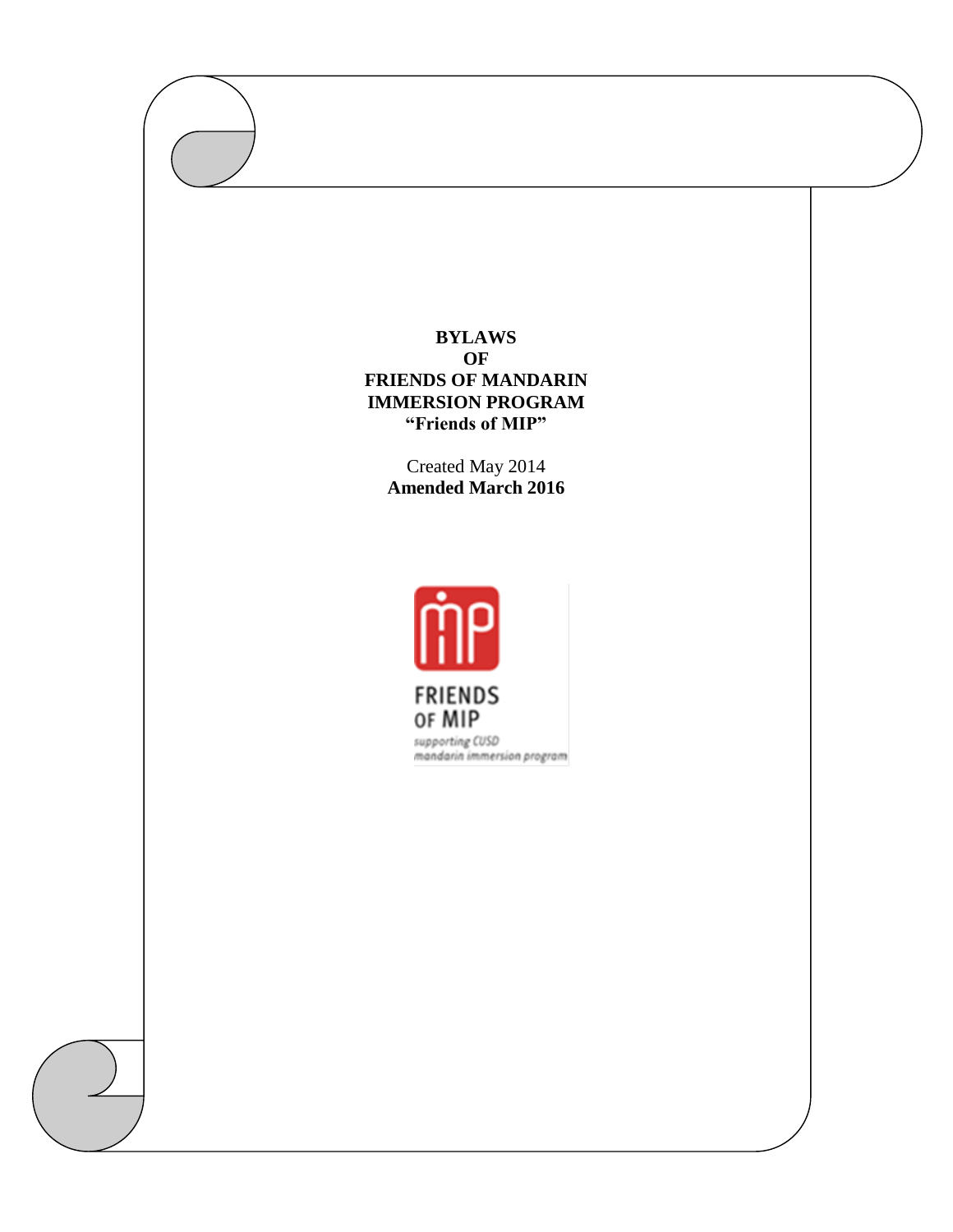|             |                                             |                                             | Page           |  |
|-------------|---------------------------------------------|---------------------------------------------|----------------|--|
| Article I   |                                             |                                             | 4              |  |
| Article II  |                                             |                                             |                |  |
| Article III |                                             |                                             |                |  |
|             |                                             | Section 1. Qualification of Membership      | $\overline{4}$ |  |
|             | Section 2.                                  | <b>Membership Classifications</b>           | 4              |  |
|             |                                             | A. Board Members                            | 4              |  |
|             | <b>B.</b> General Members                   |                                             |                |  |
|             | C. Teachers, Administrators                 |                                             |                |  |
|             | Section 3.                                  | Rights and Privileges of Membership         | 5              |  |
| Article IV  |                                             |                                             |                |  |
|             |                                             | Section 1. Composition                      | 5              |  |
|             |                                             | Section 2. Board Duties                     | 5              |  |
|             |                                             | Section 3. Fiscal Year                      | 6              |  |
|             | Section 4. Meetings                         |                                             | 6              |  |
|             |                                             | A. Meeting Times and Attendance             | 6              |  |
|             | B. Agendas                                  |                                             |                |  |
|             |                                             | C. Quorum                                   | 6              |  |
|             |                                             | C. Order                                    | 6              |  |
|             |                                             | D. Voting                                   | 6              |  |
|             | Section 5.                                  | Manner of Acting                            | 6              |  |
|             | Section 6.                                  | Compensation                                | 6              |  |
| Article V   |                                             |                                             |                |  |
|             |                                             | Section 1. Eligibility                      | 7              |  |
|             |                                             | Section 2. Executive Board                  | 7              |  |
|             | Section 3.                                  | Selection                                   | 7              |  |
|             | Section 4.                                  | Tenure of Office                            | 7              |  |
|             |                                             | Section 5. Executive Board Responsibilities | 7              |  |
|             | A. President                                |                                             | 7-8            |  |
|             | <b>B.</b> Vice President                    |                                             | 8              |  |
|             | C. Treasurer                                |                                             | $8-9$          |  |
|             | D. Financial Controller                     |                                             | 9              |  |
|             | E. Secretary                                |                                             | 9              |  |
|             | F. Public Relations/Communications Director |                                             | 10<br>10       |  |
|             | G. Community Liaison                        |                                             |                |  |
|             | H. Outreach Director                        |                                             | 10<br>11       |  |
|             | I. Parliamentarian                          |                                             |                |  |
|             | Section 6.                                  | <b>Appointed Officer Duties</b>             | 11             |  |
|             |                                             | A. Classroom Representatives                | 11             |  |
|             |                                             | <b>B.</b> Committee Members                 | 11             |  |
|             |                                             | C. Principal or Administrative Appointee    | 11             |  |
|             | Section 7.                                  | Elections                                   | $11 - 12$      |  |
|             | Section 8.                                  | <b>Ballots and Voting</b>                   | 12             |  |

# Bylaws of FRIENDS of MIP at Marian Bergeson Elementary School Table of Contents: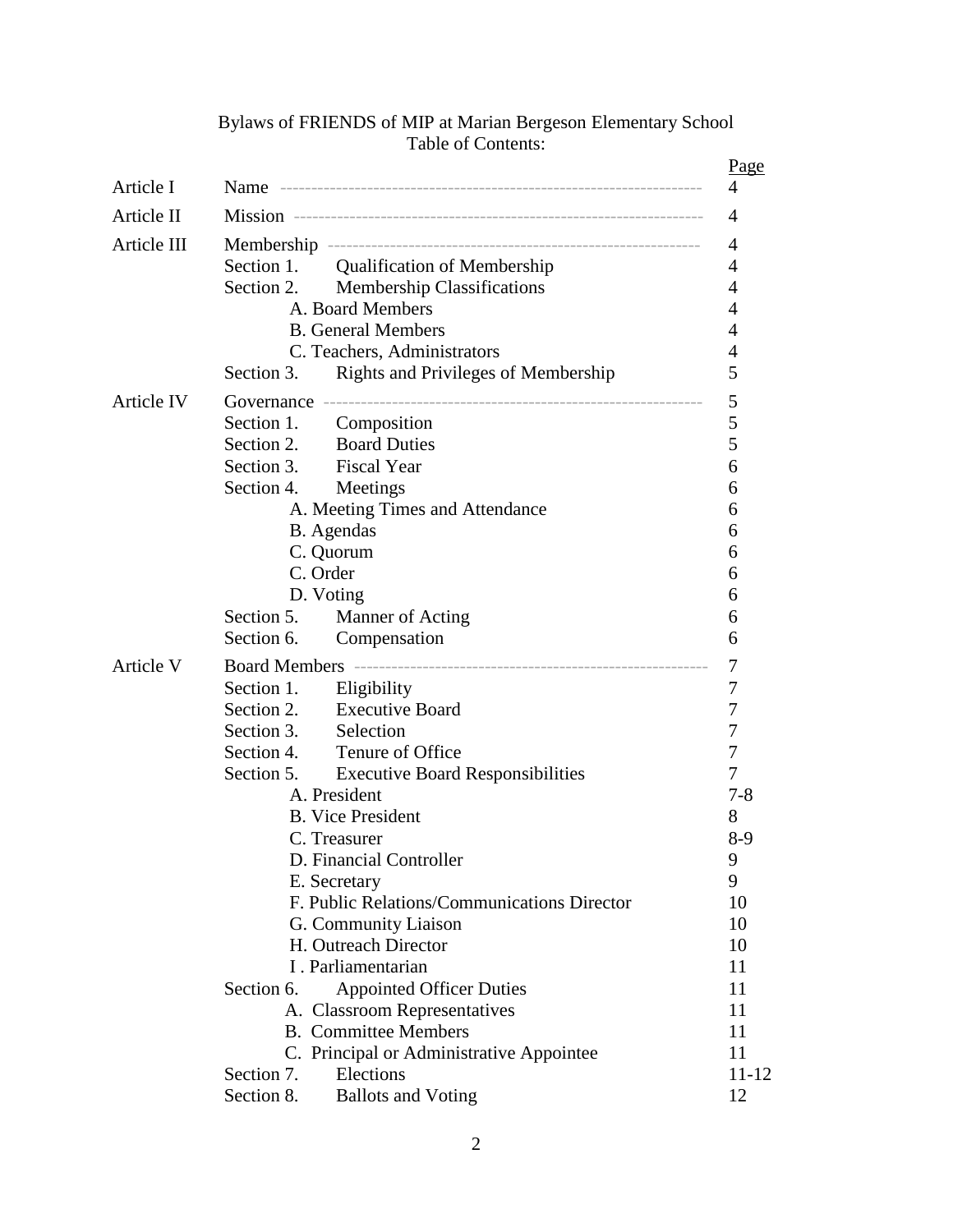|            | Section 9. Vacancy       |                                     | 12 |  |
|------------|--------------------------|-------------------------------------|----|--|
|            | Section 10. Removals     |                                     | 13 |  |
| Article VI | 13<br>Section 1. Reading |                                     |    |  |
|            |                          | Section 2. Amendments to the Bylaws | 13 |  |
|            |                          | Section 3. Books and Records        | 13 |  |
|            |                          |                                     |    |  |
|            |                          |                                     | 13 |  |
|            |                          |                                     |    |  |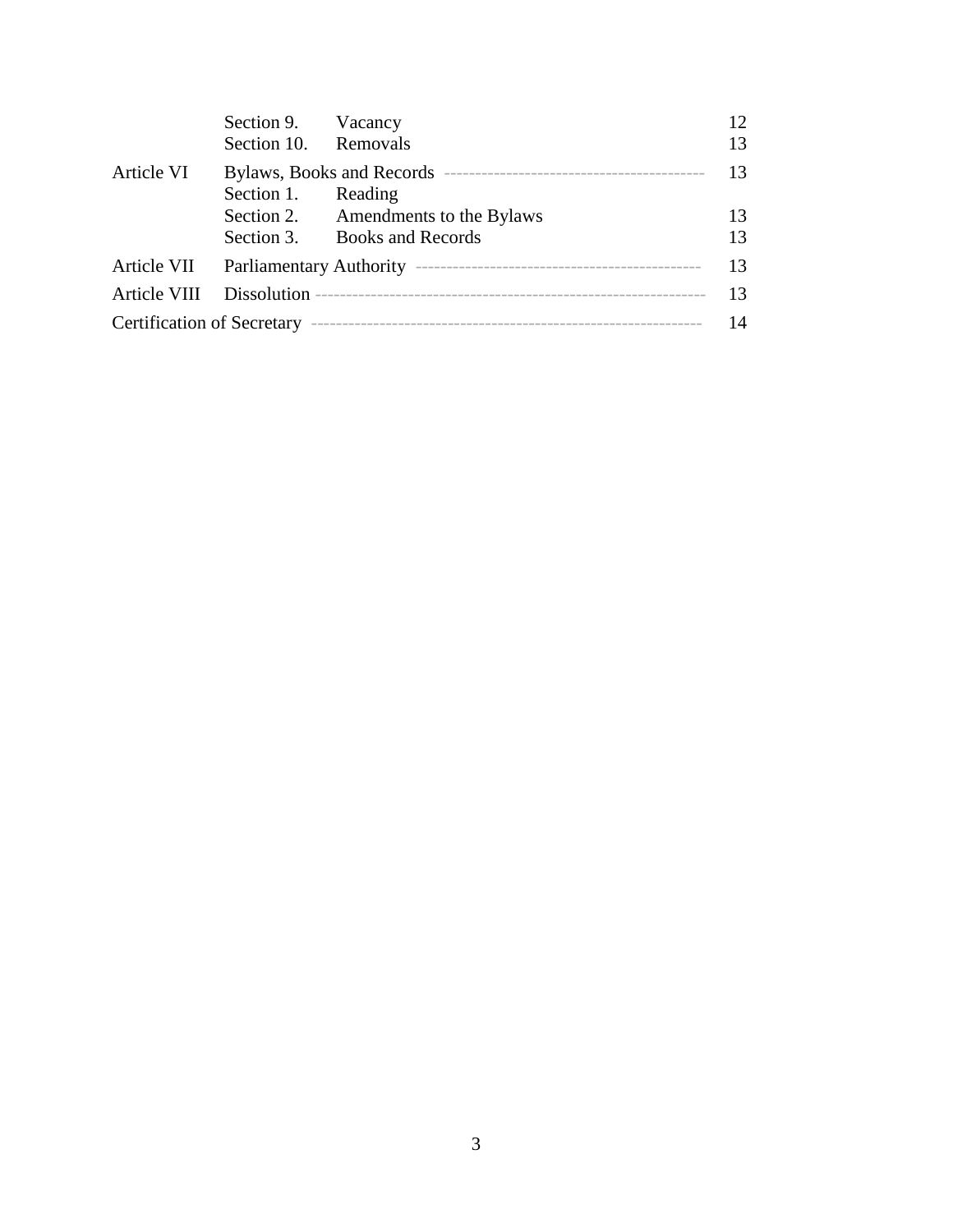### **BYLAWS OF FRIENDS OF MANDARIN IMMERSION PROGRAM**

## **ARTICLE I**

## NAME

This organization shall be named the Friends of Mandarin Immersion Program at Marian Bergeson Elementary School, hereafter also referred to as "Friends of MIP."

#### **ARTICLE II**

#### MISSION

Friends of MIP is the non-profit parent organization, incorporated under the laws of the State of California, created to advocate for and support the Mandarin Immersion Program in the Capistrano Unified School District (CUSD). Friends of MIP's primary goal is to raise funds to support to the programs, students, teachers and families of the Mandarin Immersion Program at Marian Bergeson Elementary School (hereafter referred to as "MIP"), that are not funded by normal school district means.

Friends of MIP also strives to enrich the educational, cultural and physical needs of MIP, while increasing communication, fostering a strong parent community, and encouraging everyone to have fun and embrace the Chinese language and culture.

This will be accomplished by involving parents to plan and participate in fundraising and social activities. All Friends of MIP activities shall be conducted in accordance with the general policies adopted by Marian Bergeson Elementary School.

#### **ARTICLE III**

#### MEMBERSHIP

- **Section 1.** Qualification of Membership. Any person who is a parent or guardian of a currently enrolled student in MIP and every faculty and staff member involved in the educational process of MIP.
- **Section 2.** Membership Classifications. The membership classifications are listed below.

A. Board Members: Board members include elected Executive Board Members and appointed Classroom Representatives and Committee Members.

B. General Members: Each parent and/or guardian of a currently enrolled student in the MIP at Marian Bergeson Elementary School is a member of Friends of MIP.

C. Teachers, Administrators: Every faculty and staff member involved in the educational process of the MIP is a Friends of MIP member.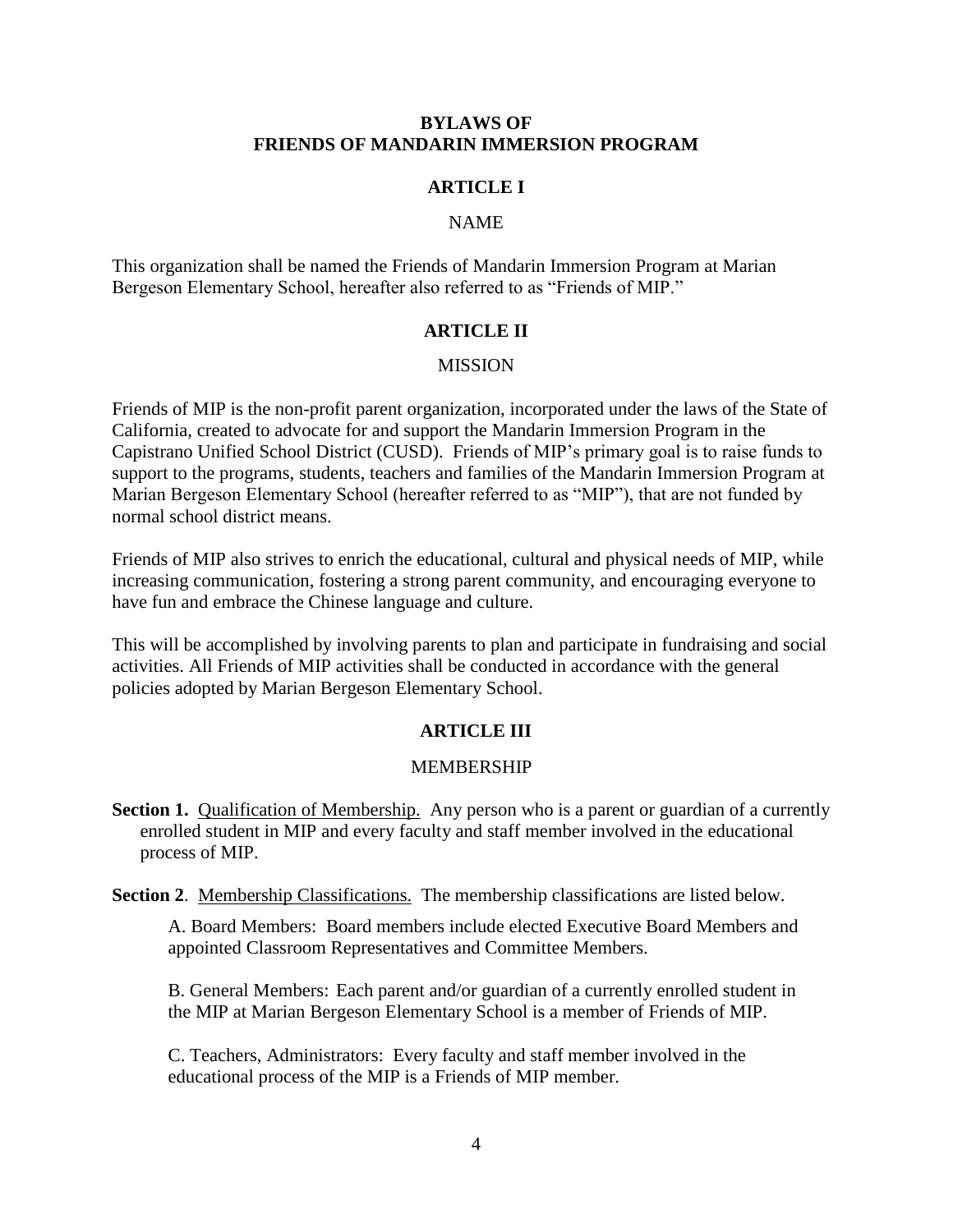**Section 3.** Rights and Privileges of Membership.

A. All members of Friends of MIP are invited to attend General meetings and open Board meetings.

B. Parents/Guardians of current MIP students shall be entitled to hold elected and appointed offices and positions.

C. Executive Board Members have the right to vote on matters, proposed resolutions and expenditures at Board meetings.

D. Board and General Members have the right to vote in annual elections, as set forth in Section 10 A of Article V of these bylaws.

E. Principal or designated Administrative Appointee, teachers and staff are non-voting, participatory members.

# **ARTICLE IV**

## **GOVERNANCE**

- **Section 1.** Composition. The composition of the Board includes the Executive Board Members, appointed Classroom Representatives and Committee Members, and Principal or Administrative Appointee.
- **Section 2.** Board Duties. The Friends of MIP Board Members shall carry out and fulfill the Mission through the following actions:

A. Conduct all necessary business and programs of the Friends of MIP, except as otherwise provided in these Bylaws; Supervise the execution and implementation of approved actions and policies; Determine the administrative policies.

B. Prepare and present, in conjunction with the Principal, the Proposed Budget and any subsequent Amended Budget, to the General Membership; and manage the property and fiscal affairs of Friends of MIP.

C. Prepare and present, in conjunction with the Principal, a calendar of Friends of MIP activities to the General Membership at the beginning of the academic year and update as needed;

D. Enhance the communication among the MIP families and Marian Bergeson Elementary School administration;

E. Represent the interests of families of MIP perspective to the administration of Marian Bergeson Elementary School.

F. Coordinate Friends of MIP involvement at the school level.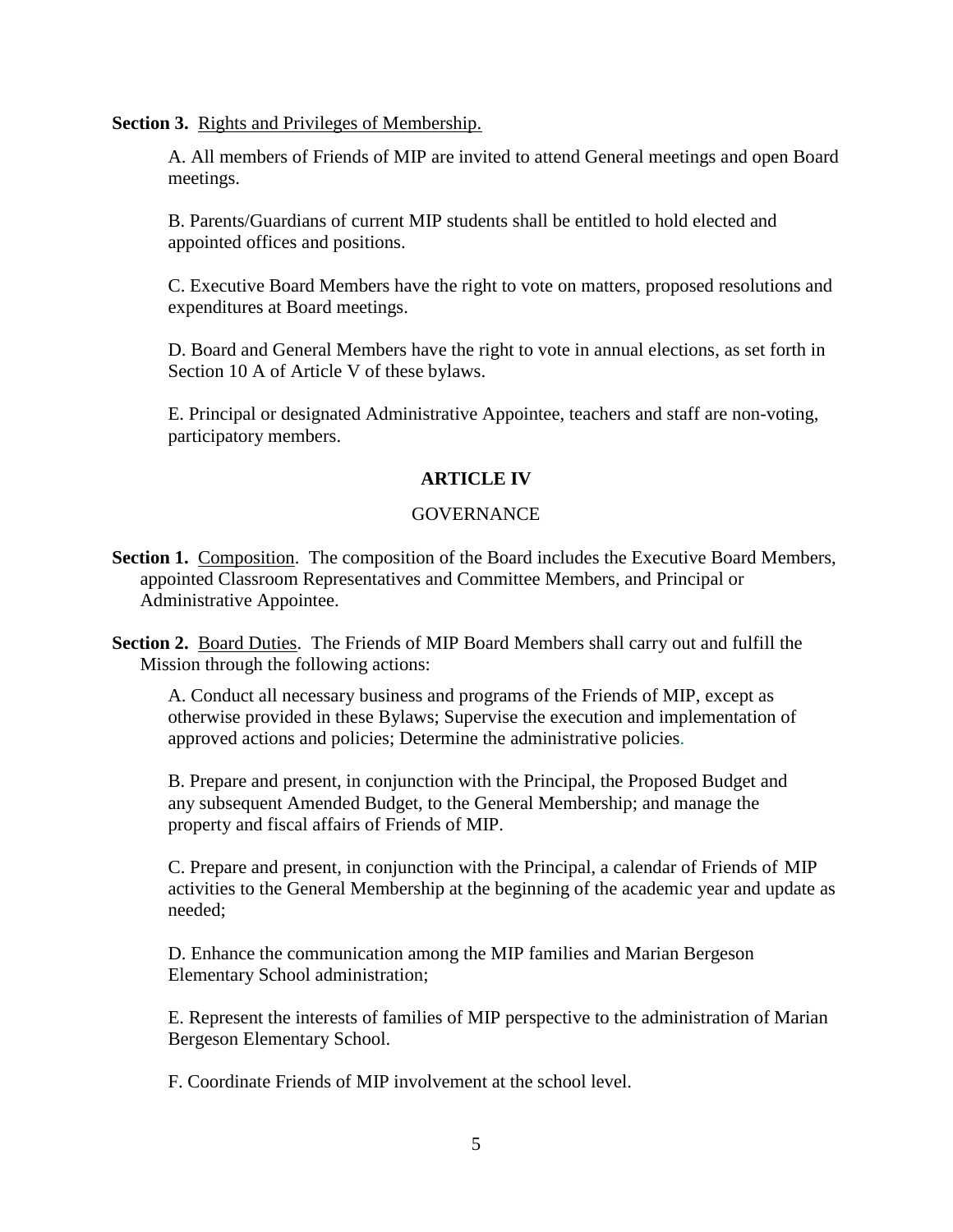Section 3. Fiscal Year. The fiscal year of the organization will be November 1 through October 31, with the CUSD academic year normally August through June. Therefore, November to June income is intended to apply to the following school year. Expenditures incurred may or may not be for the current school year depending on when invoices, registrations and purchases are due.

**Section 4.** Meetings. All General meetings and monthly Board meetings are open to any Member of Friends of MIP. Special Executive Board meetings may be called by the President and closed at the discretion of the Principal and/or Executive Board Members.

A. Meeting Times and Attendance. Board meetings shall be held monthly, on a set day and time, to be determined annually by the incoming Board Members. It is each Board Member's responsibility to report to the President if he or she is unable to attend the meeting and arrange any necessary business in their absence.

B. Agendas. Meeting agendas will be prepared by the President no later than 3 days prior to the meeting. It is each Board Member's responsibility to report to the President, one week prior to the meeting, any subject they feel should be on the agenda.

C. Quorum. The quorum for the transaction of business for Board meetings shall be six (6) voting members of the Executive Board.

D. Order. The Past President shall preside as Parliamentarian at Board meetings and act in accordance with Parliamentary Authority as described in Article VII of these Bylaws.

E. Voting. Although all Members in attendance may be recognized to speak, only Board Members may offer motions to vote. Each Executive Board Member entitled to vote as set forth in Section 3 C of Article III of these Bylaws shall be entitled to one vote on each matter submitted for voting. Resolutions shall be passed by a majority of the Executive Board members present and voting.

- **Section 5**. Manner of Acting. If a physical meeting is not possible, Board Members may participate in a meeting through the use of video conference, conference telephone or other similar technology, provided that all participating members can hear each other. The Board may also conduct business by mail or e-mail. Matters must be submitted to the Board in writing and delivered by e-mail or first class mail for vote and decision. Any action of the Board in writing or by e-mail must be by majority vote of the Executive Board Members. The originals of all documents sent by e-mail or mail must be sent to the Secretary for inclusion with the minutes.
- **Section 6**. Compensation. Friends of MIP shall not pay any compensation to Board members for services rendered to the organization as Directors, except that Board members may be reimbursed for approved expenses incurred in the performance of their duties to the organization, under budgetary allowance.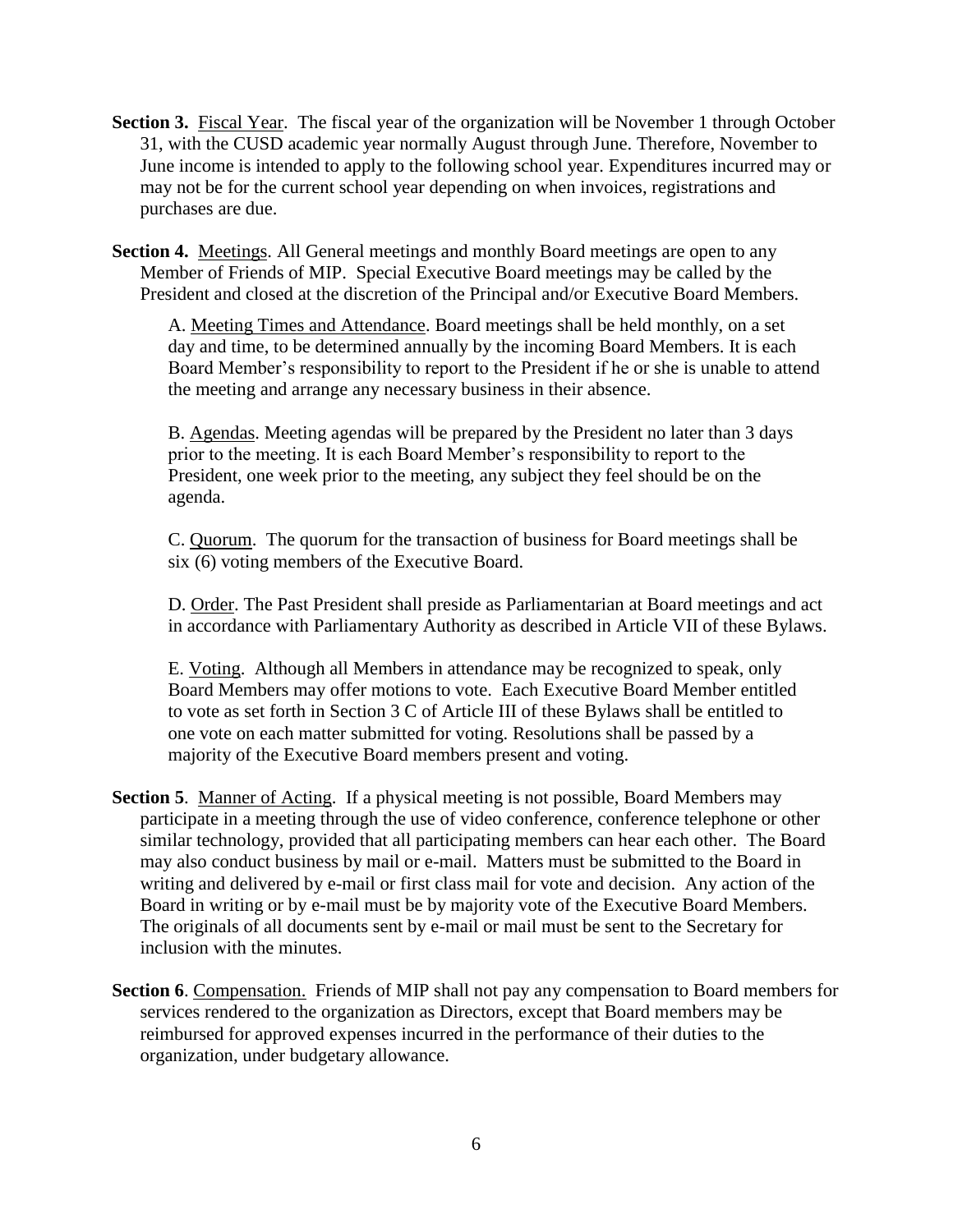## **ARTICLE V**

#### BOARD MEMBERS

- **Section 1.** Eligibility. As put forth in Section 3 of Article III of these Bylaws, Parents or Guardians of current MIP students shall be entitled to hold elected and appointed offices and positions.
- **Section 2**. Executive Board. The Executive Board shall be composed of the President, Vice President, Secretary, Treasurer, Financial Controller, Public Relations/Communications Director, Community Liaison, Outreach Director and Parliamentarian. Executive Board Members may not hold another elected Executive office in the Parent Teacher Association (PTA) or Foundation organizations of Marian Bergeson Elementary School, be related to each other by blood or marriage, or reside in the same household.

#### **Section 3**. Selection.

A. Candidates for Executive office are determined by the Nominating Committee. Executive Board Members shall be elected by the General Membership, as described in Section 7 of Article V of these Bylaws.

B. Classroom Representatives and Committee Members are appointed by the Executive Board and selected from qualified Members solicited to fulfill, or volunteering for, those positions with two Representatives per MIP classroom.

#### **Section 4**. Tenure of Office.

A. All terms of office are 1 year with a maximum tenure of 2 consecutive years per position by re-election (or re-appointment in the case of Parliamentarian) for Executive Board positions.

B. The President upon the expiration of his or her tenure, shall succeed to the office of Parliamentarian.

C. Incoming Executive Board and Committee Members will be installed at the June meeting.

D. Classroom Representatives shall be determined after the start of the academic school year but no later than October 1st.

#### **Section 5.** Executive Board Responsibilities.

- A.President shall:
	- 1. Preside at all Board and General Meetings as the chief executive officer of this organization;
	- 2. Prepare the agendas for all Board and General meetings;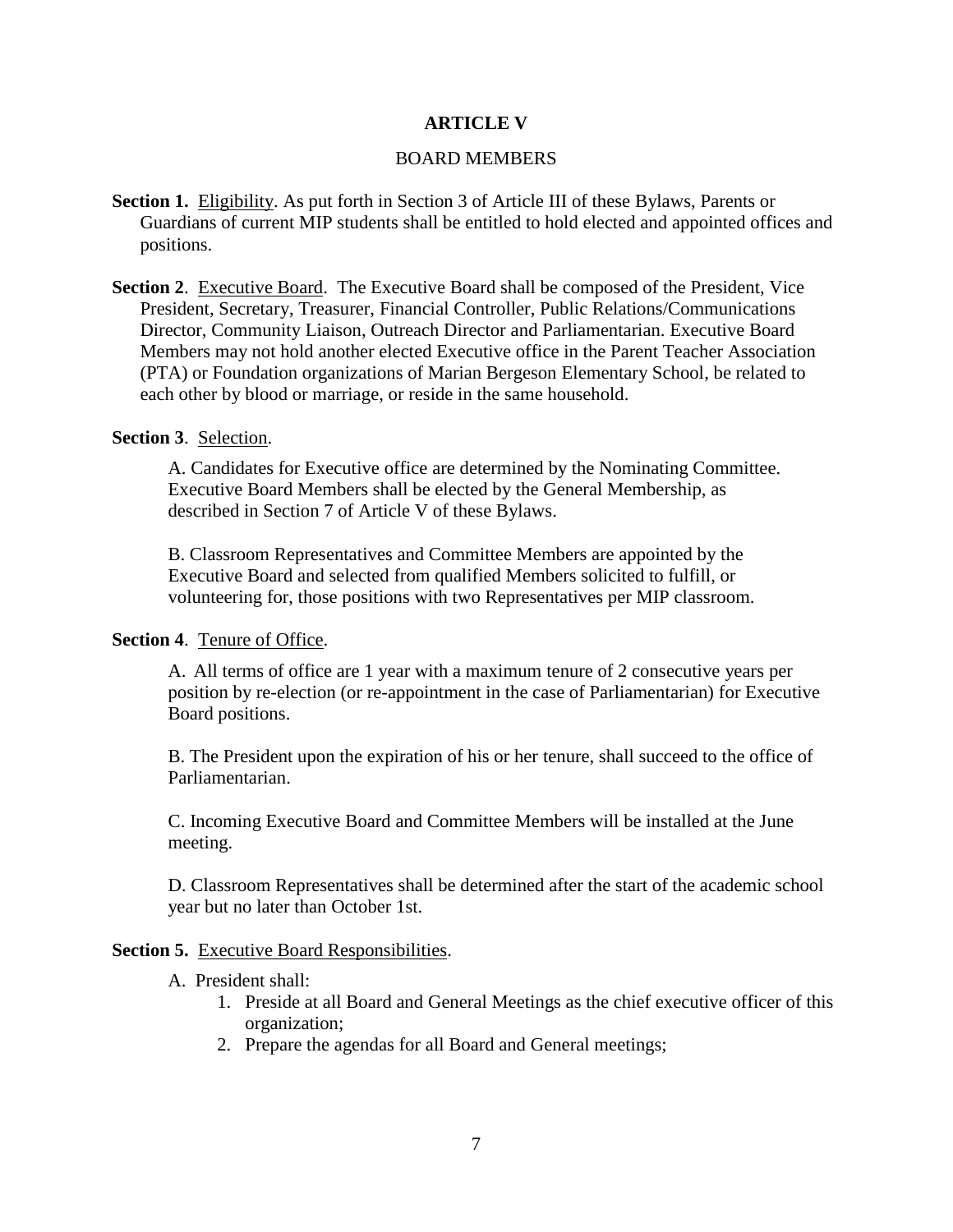- 3. Work with Treasurer to prepare and submit following school year's annual budget forecast by April  $1<sup>st</sup>$  and the final current school year's annual budget to the Board by June  $1<sup>st</sup>$  for approval at the following Board meeting;
- 4. Devise and disseminate Board and Committee policies and operating procedures in conjunction with other Board members;
- 5. Approve check requests with the assistance of the Treasurer;
- 6. Execute contracts and other instruments which may be authorized by the Board;
- 7. Maintain active Director's and Officer's insurance policy;
- 8. Work with Treasurer to submit/file any necessary government forms;
- 9. Serve on the Nominating Committee and as ex-officio member of all committees;
- 10. Maintain detailed records of communication and reports;
- 11. Update electronic files/binder with all President information from current term in order to pass information on to the next President;
- 12. Become Parliamentarian the year following the end of his or her tenure.
- B. Vice President shall:
	- 1. Attend all Friends of MIP Board and General meetings;
	- 2. Assume duties of President in his or her absence or when the President is unable to act;
	- 3. Maintain ongoing detailed communication with and offer assistance to the President;
	- 4. Propose fundraising events and their committee structure to the Board for approval as needed;
	- 5. Assist in the appointment of fundraiser Chairpersons and committee members;
	- 6. Oversee the Annual Gala Chairperson and Chairpersons for any other Friends of MIP approved fundraising event;
	- 7. Assist fundraising Chairpersons in the preparation of their budgets prior to financial obligation;
	- 8. Attend, if available, all meetings in regards to all fundraising events;
	- 9. Serve on the Nominating Committee and as an ex-officio member of all committees;
	- 10. Maintain detailed records of communications and reports;
	- 11. Update electronic files/binder with Vice President information from current term in order to pass information on to next Vice President.
- C. Treasurer shall:
	- 1. Attend all Friends of MIP Board and General meetings;
	- 2. Serve as the chief financial officer of Friends of MIP by acting as custodian of all Friends of MIP funds;
	- 3. Be responsible for all financial accounts, including banks and accounting software;
	- 4. Be responsible for all  $3<sup>rd</sup>$  party ACH/credit card processing accounts;
	- 5. Approve all income and checks and review deposits of funds;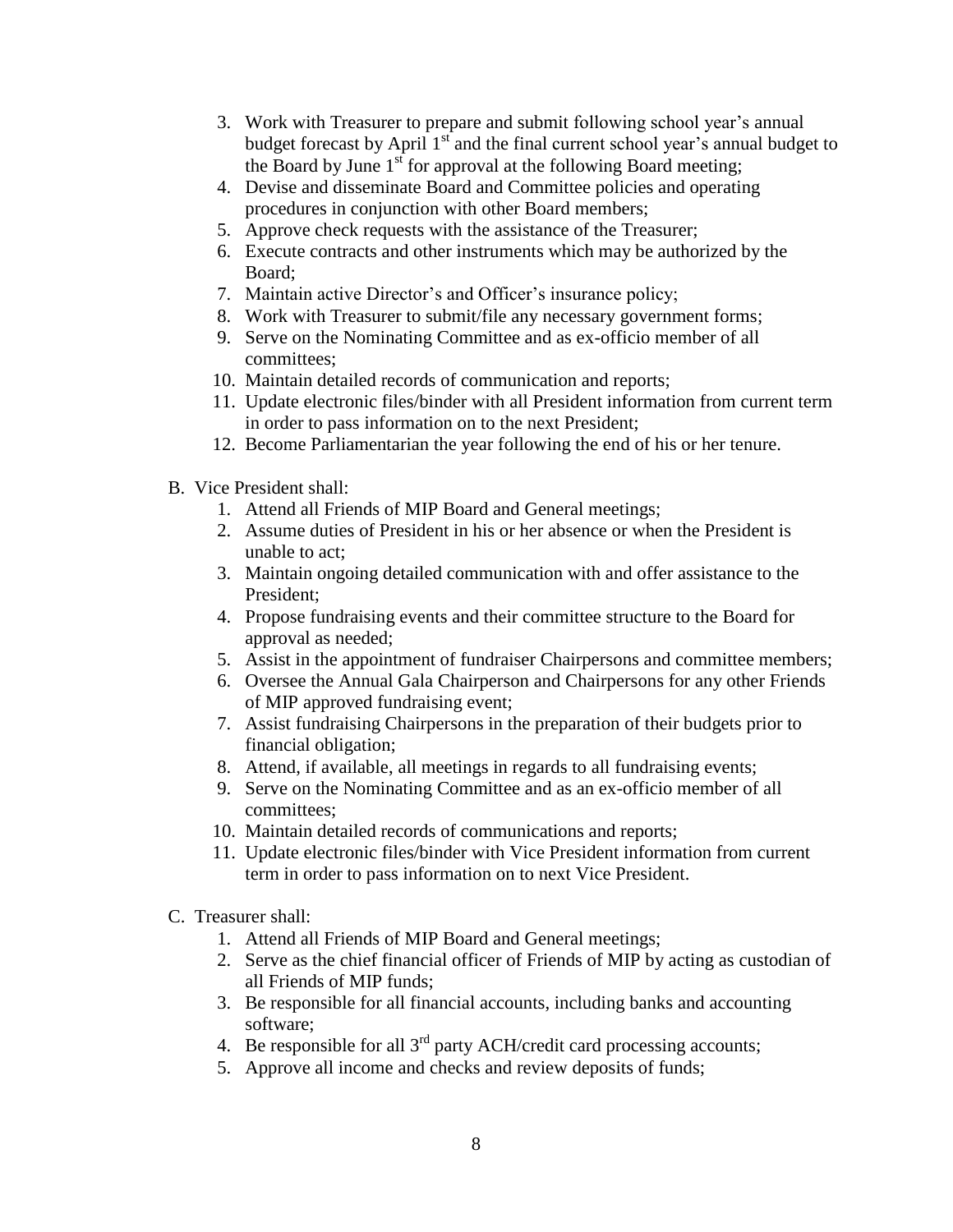- 6. Approve all invoices and reimbursement requests and secure two authorized signatures on all checks.
- 7. Code all transactions to appropriate budget categories in accounting software;
- 8. Prepare and submit monthly Treasurer Report and Donation Reports at each Board Meeting;
- 9. Review and reconcile monthly account statements;
- 10. Assist President with preparation and submission of annual budget forecast and final annual budget;
- 11. Work with President and Tax Accountant to ensure compliance with taxexempt status and ensure all regulatory requirements are met;
- 12. Work with Tax Accountant to file taxes within 4 months of fiscal year-end;;
- 13. Serve on the Nominating Committee;
- 14. Pass all records, books, checks, etc., from current term on to next Treasurer.
- D. Financial Controller shall:
	- 1. Attend all Friends of MIP Board and General meetings;
	- 2. Review budget with each individual Committee Chairperson for their Friends of MIP sponsored project or event;
	- 3. Deposit all checks and scan all files to the Treasurer's secured online storage in a timely manner;
	- 4. Work with the Executive Board appointed Auditor to maintain clear audit trail;
	- 5. Act as point of contact for all financial-related Member and Committee inquiries;
	- 6. Oversee entry and tracking of direct giving and open donations;
	- 7. Be responsible for management and tracking of gift matching entities;
	- 8. Serve on the Nominating Committee;
	- 9. Prepare and maintain financial forms, records, accounts, contracts and business transactions;
	- 10. Pass all records, books, checks, etc., from current term on to next Financial Controller.
- E. Secretary shall:
	- 1. Attend all Friends of MIP Board and General meetings;
	- 2. Serve as the custodian of the organization's records;
	- 3. Keep minutes at all Board and General Meetings or make arrangements to provide replacement;
	- 4. Copy and distribute transcribed Board Meeting minutes to all Board members;
	- 5. Copy and distribute all General Meeting minutes to all Board members and Administrative Liaison.
	- 6. Maintain all records of minutes, reports and communications of the Board;
	- 7. Requisition Friends of MIP letterhead and envelopes from Administration as necessary;
	- 8. Cause all notices as are required by these Bylaws to be given;
	- 9. Serve on the Nominating Committee;
	- 10. Update Secretary electronic files/binder including all minutes for Board and General Meetings from current term in order to pass along to next Secretary.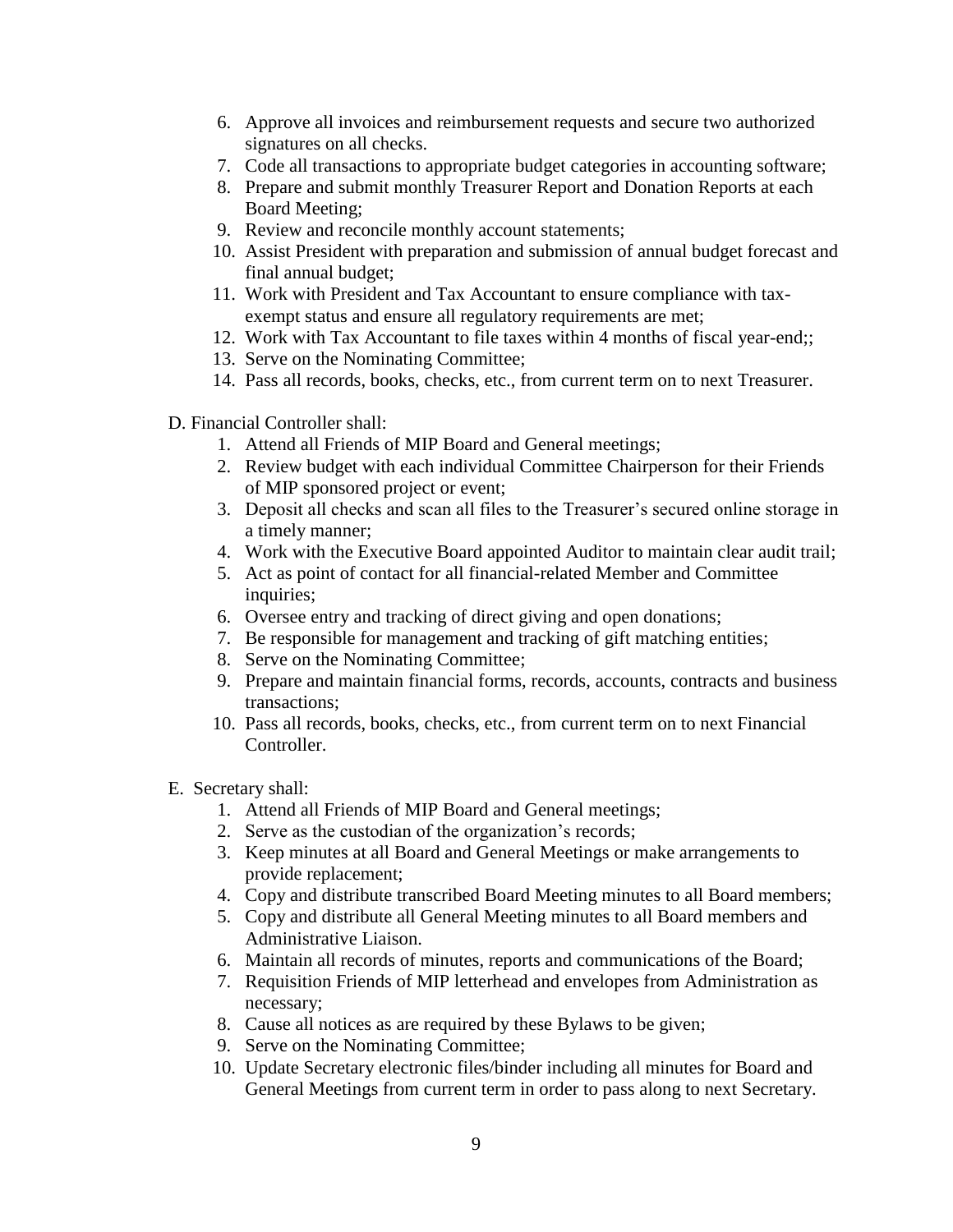- F. Public Relations/Communications Director shall:
	- 1. Attend all Friends of MIP Board and General meetings;
	- 2. Provide Friends of MIP communication and event updates to community members via email, social media, etc.;
	- 3. Edit and publish digital monthly newsletter, "BaoZhi" and distribute to Membership;
	- 4. Provide Principal or Administrative Appointee with Friends of MIP updates for weekly Bergeson Bark e-newsletter;
	- 5. Create press releases for Friends of MIP and MIP events;
	- 6. Oversee the maintenance and content management of Friends of MIP website;
	- 7. Assign volunteer photographers and archive photographs from Friends of MIP sponsored events;
	- 8. Oversee the development and implementation of Friends of MIP product marketing strategy until a committee chair takes on this task;
	- 9. Serve on the Nominating Committee;
	- 10. Update electronic files/binder of PR/Communications information from current term to pass on to next PR/Communications Director.
- G. Community Liaison shall:
	- 1. Attend all Friends of MIP Board and General meetings;
	- 2. Act as a parent liaison between Friends of MIP and CUSD;
	- 3. Act as liaison between Friends of MIP and the Bergeson Parent Teacher Association (herein referred to as the "PTA");
	- 4. Act as liaison between Friends of MIP and the Bergeson Elementary School Foundation (BESF);
	- 5. Attend CUSD Board of Trustee, PTA and BESF board meetings as necessary;
	- 6. Communicate to PTA and BESF the planned Friends of MIP events, including meeting agendas and minutes;
	- 7. Help coordinate Friends of MIP event and General meeting schedule with Administrative Liaison, taking into consideration PTA and BESF event dates;
	- 8. Serve on the Nominating Committee;
	- 9. Update electronic files/binder of Community Liaison information from current term to pass on to the next Community Liaison.
- H. Outreach Director shall:
	- 1. Attend all Friends of MIP Board and General meetings;
	- 2. Serve as the Chairman to any Committee not reporting to another officer;
	- 3. Coordinate event/program volunteers and Classroom Representatives;
	- 4. Be responsible for cultural opportunities for the MIP Community;
	- 5. Direct Host/Mentorship program between new and established MIP families;
	- 6. Assist Vice President with Annual Fund solicitation and promotion;
	- 7. Assist Public Relations/Communications Director with marketing and Kindergarten recruitment;
	- 8. Serve on the Nominating Committee;
	- 9. Update electronic files/binder of Outreach Director information from current term to pass on to the next Outreach Director.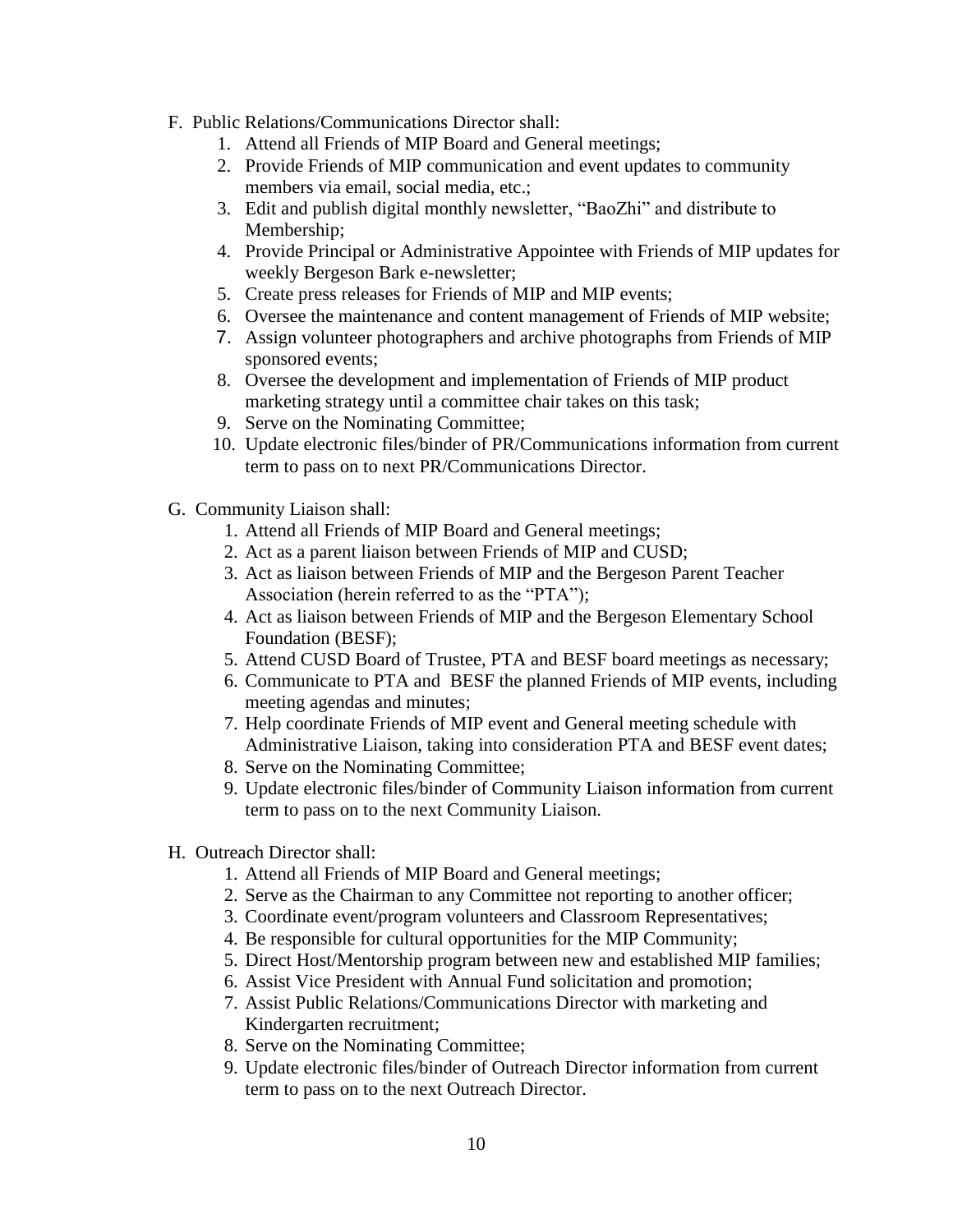- I. Parliamentarian shall:
	- 1. Be outgoing President;

In the event that the outgoing President is unable to serve as Parliamentarian, another Board member from a previous year shall be appointed to serve as Parliamentarian as advised by the Nominating Committee and approved by the Executive Board;

- 2. Attend all Friends of MIP Board meetings and General meetings as able;
- 3. Act as Parliamentarian to keep order during Board meetings;
- 4. Provide guidance to Committee Members;
- 5. Interpret and enforce Bylaws;
- 6. Supply historical information from previous board where needed;
- 7. Act as Chairperson of the Election Committee;
- 8. Serve on the Nominating Committee;
- 9. Update electronic files/binder of information and a copy of Roberts Rules of Order for following term's Parliamentarian.

## **Section 6.** Appointed Officers Duties.

- A. Classroom Representatives shall:
	- 1. Attend all Friends of MIP Board meetings when able and necessary;
	- 2. When open discussion is invited, give opinion on matters relevant to their MIP classroom (teacher, students and families);
	- 3. Act as liaison between Friends of MIP Board and their MIP classroom.
- B. Committee Members shall:
	- 1. Attend all Friends of MIP Board meetings when able and necessary;
	- 2. Plan and carryout, with Executive Board approval, the tasks necessary to complete the committee objectives;
	- 3. Adhere to committee expenditures according to the Budget and submit reimbursement requests to Financial Controller in a timely manner;
	- 4. Update the Executive Board monthly with committee progress.
- C. Principal or Administrative Appointee shall:
	- 1. Attend all Friends of MIP Board and General meetings when able;
	- 2. Assist the Executive Board in establishing the Budget;
	- 3. Serve on the Nominating Committee;
	- 4. Act as liaison between Friends of MIP Board, Administration and the MIP Advisory Council.

## **Section 7**. Elections.

A. Nominating Committee composition and purpose: All members of the Executive Board and the Principal or Administrative Appointee shall be on the Nominating Committee whose purpose is to secure qualified candidates for office.

B. The Nominating Committee shall open up nominations for the next school term during the second trimester of the current term.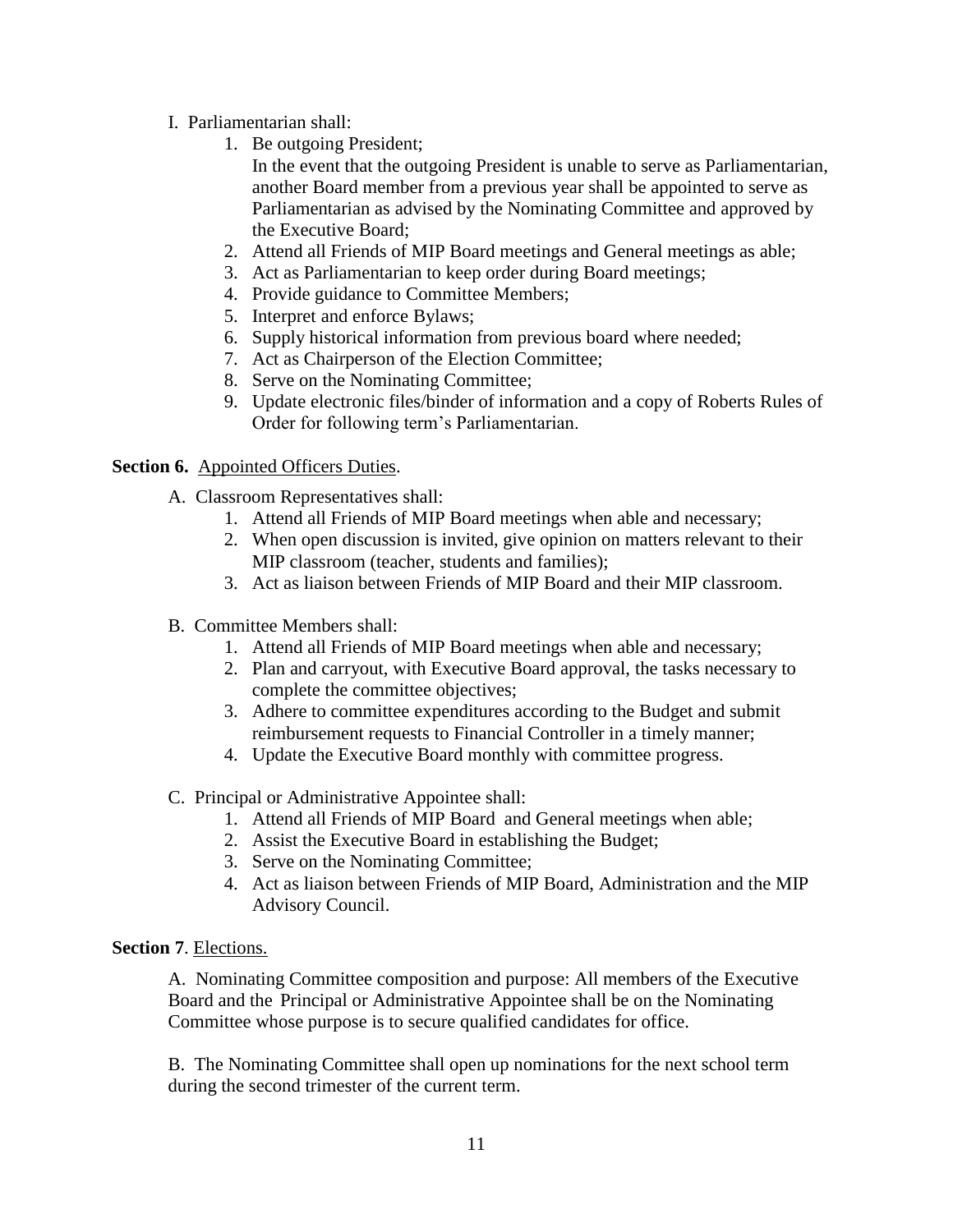C. As put forth in Section 3 of Article III of these Bylaws, Parents or Guardians of current MIP students shall be entitled to hold elected and appointed offices and positions.

D. Both Executive and Appointed office nominees will submit a statement listing relevant experience and explanation of desire to hold position.

E. Candidates for Executive Board positions submitting statements by the established due date will be listed on the ballot as in Section 9 of Article V of these Bylaws.

F. For Appointed Board positions, the current Executive Board will select and approve the most qualified nominee from those submitting statements by the established due date.

G. Both newly elected and Appointed officers will be contacted by the Nominating Committee for their acceptance of their respective positions.

H. The results of the election and appointments shall be announced to the General membership within two weeks.

I. In the event of an absence of candidates for an elected position, a call for candidates from the floor will be made at the next General meeting. Nominations must be seconded by a General Member, school Principal, or MIP faculty member prior to motion to vote.

### **Section 8**. Ballots and Voting.

A. Ballots for all elected positions shall be distributed (typically in April) via the classroom homework folders to all MIP families at least 2 weeks before the date which the ballot must be returned. One ballot per student enrolled in MIP.

B. Only completed ballots delivered or postmarked by midnight of the designated date (typically by end of April) for the closing of the polls shall be counted.

C. Together with the Parliamentarian and Election Committee, a minimum of two noncandidate members of the Nominating Committee shall tally the votes and record the number of ballots cast for each candidate. The count of votes shall be provided by the Parliamentarian to the Secretary for inclusion with the official records.

D. A majority of the votes cast shall constitute an election, provided that at least twenty (20) percent of the voting members have returned ballots. In the event of a tie, the election shall be determined by lottery.

**Section 9.** Vacancy. Resignations from the Board must be made in writing and received by the President. In the event of a mid-year vacancy of any elected Board member, the General Membership will be informed of the vacancy. The President shall propose, based on the advice of the Nominating Committee, a replacement for the approval of the Executive Board. In the event of a mid-year Presidential vacancy, the Vice President will assume office of the President for the remainder of the term and a replacement Vice President shall be appointed by the Executive Board for the remainder of the term.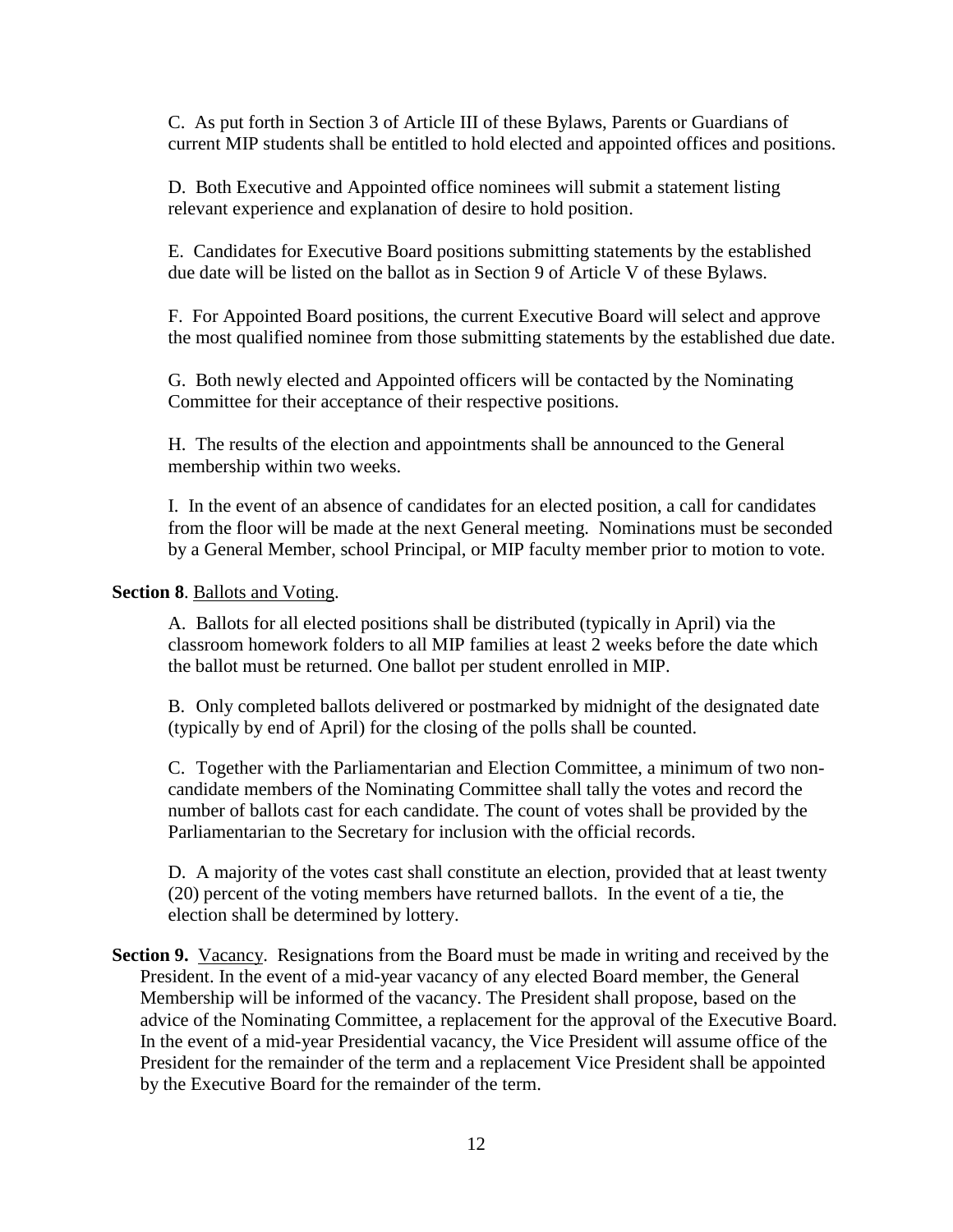**Section 10.** Removals. Appointed Classroom Representatives and Committee Chairpersons may be removed from office at any time by a majority vote of the Executive Board. Any Elected Board Member may be removed from office at any time by a vote of ¾ of the members voting in-person with quorum of at least 20% of the Membership.

## **ARTICLE VI**

#### BYLAWS, BOOKS AND RECORDS

**Section 1.** Reading. These Bylaws will be distributed and read at the first meeting of the newly elected and installed Executive Board (prior to the start of the school year).

#### **Section 2.** Amendments to the Bylaws.

A. These Bylaws may be amended or repealed only upon two-thirds majority approval of the Executive Board.

B. The Bylaws will be reviewed annually and any amendments adopted will be announced to the General Membership.

C. The Executive Board positions will be reviewed annually and amended as needed.

**Section 3.** Books and Records.

A. Copies of all disseminated printed materials and correspondence must be kept in applicable Officer's or Chairperson's binder.

B. All Officers and Chairpersons must keep a printed or electronic record of responsibilities and actions taken by their Committee for the year and place them in their position binder or electronic file.

#### **ARTICLE VII**

### PARLIAMENTARY AUTHORITY

Robert's Rules of Order Newly Revised or the most current edition shall constitute the parliamentary authority for the conduct of all meetings of the Board and the Membership of this organization as long as they are not inconsistent with these Bylaws.

### **ARTICLE VIII**

#### DISSOLUTION

Upon the dissolution of this organization, its assets remaining after payment of all debts and liabilities shall be distributed to a nonprofit fund, foundation or association which is organized and operated for purposes which are similar or related to those of Friends of MIP and which has established its tax-exempt status under Section 501(c)3 or section 501C(6) of the Internal Revenue Code of 1986, as amended (or the corresponding section of any future United States Internal Revenue Law).